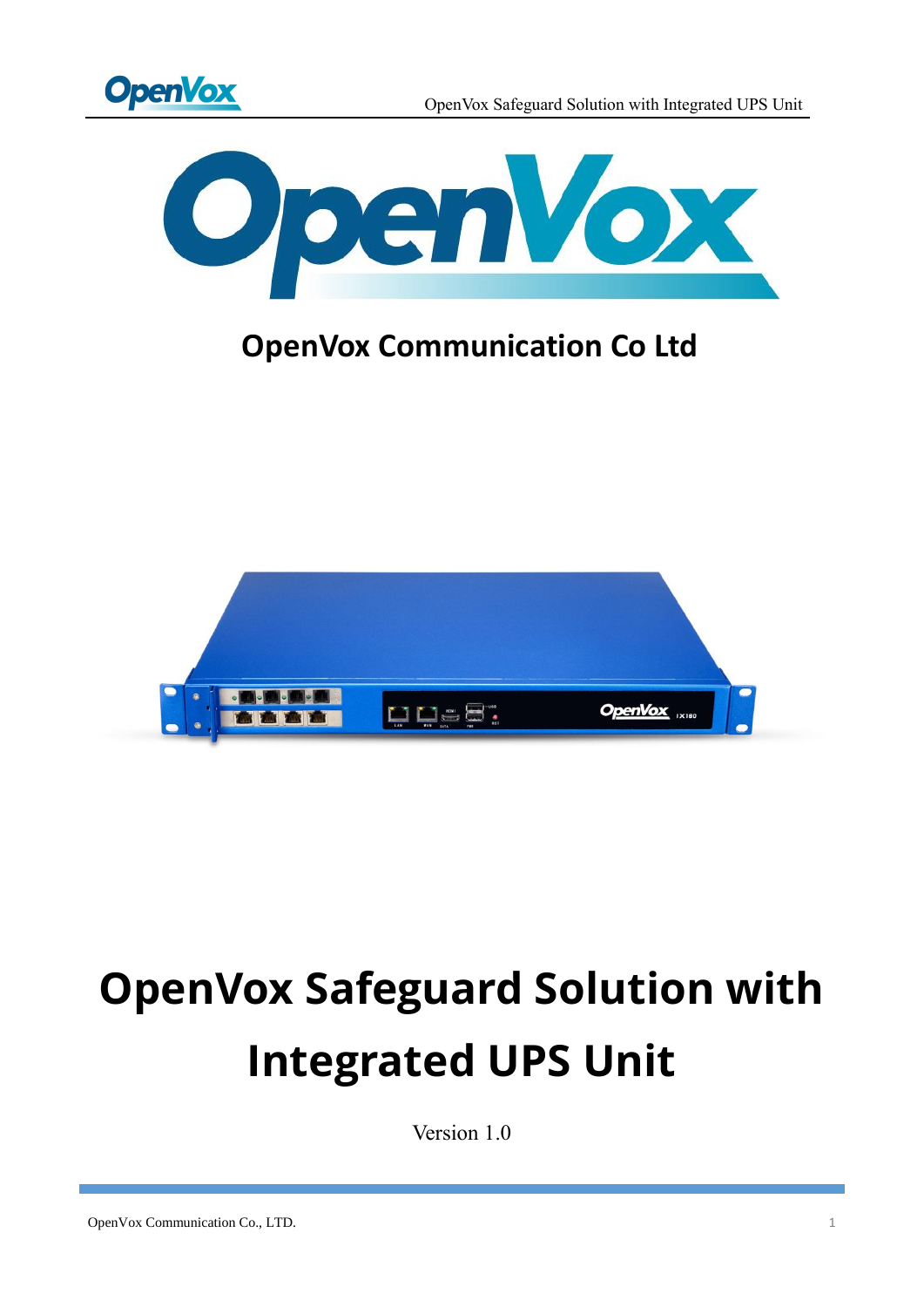



### **OpenVox Communication Co Ltd**

Address: Room 624, 6/F, Tsinghua Information Port, Book Building, Qingxiang Road, Longhua Street, Longhua District, Shenzhen, Guangdong, China 518109

Tel: +86-755-66630978, 82535461, 82535362

Business Contact: sales@openvox.cn

Technical Support: [support@openvox.cn](mailto:support@openvox.cn)

Business Hours: 09:00-18:00(GMT+8) from Monday to Friday

URL: www.openvox.cn

*Thank You for Choosing OpenVox Products!*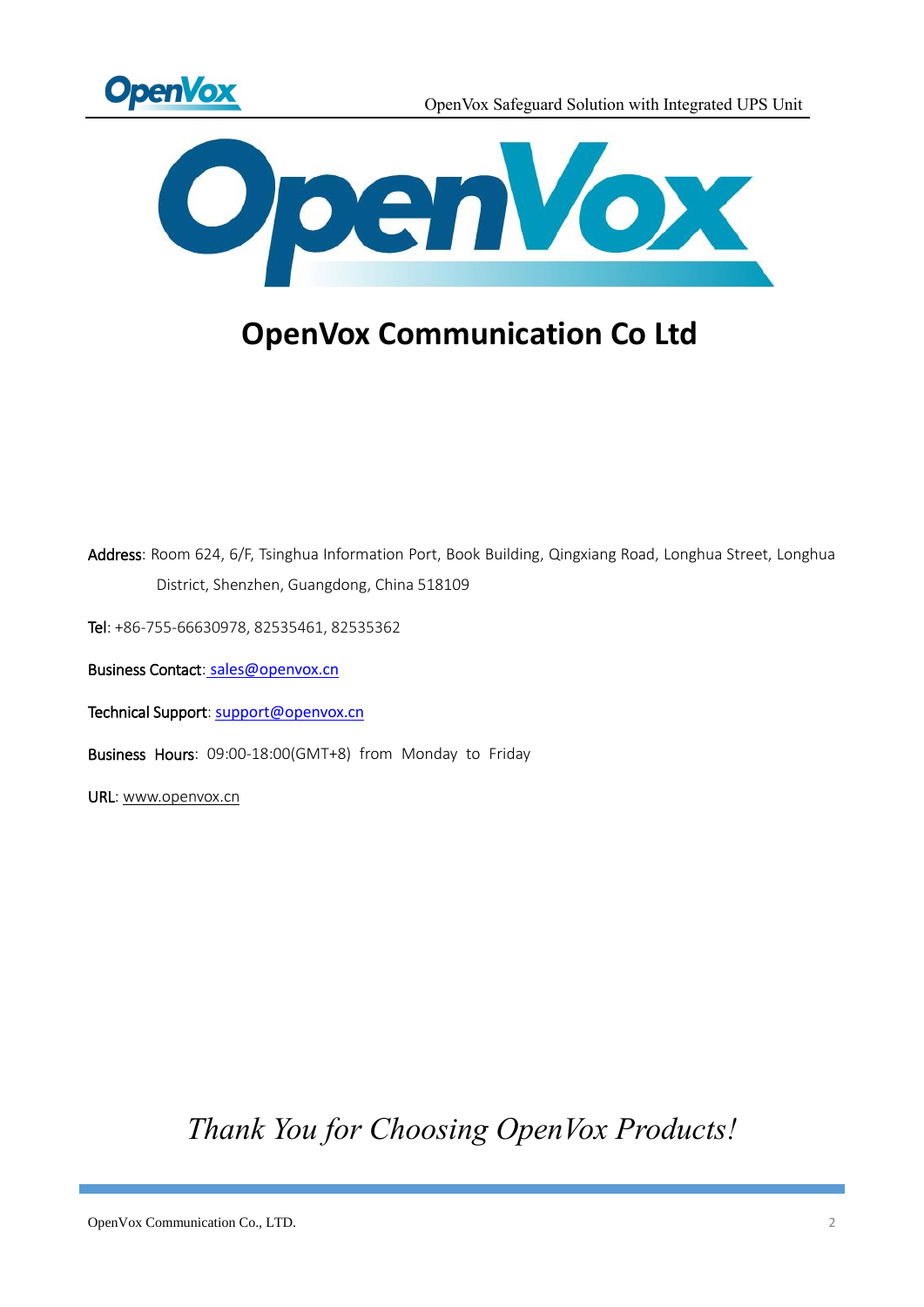

### **Confidentiality**

Information contained herein is of a highly sensitive nature and is confidential and proprietary to OpenVox Inc. No part may be distributed, reproduced or disclosed orally or in written form to any party other than the direct recipients without the express written consent of OpenVox Inc.

### **Disclaimer**

OpenVox Inc. reserves the right to modify the design, characteristics, and products at any time without notification or obligation and shall not be held liable for any error or damage of any kind resulting from the use of this document.

OpenVox has made every effort to ensure that the information contained in this document is accurate and complete; however, the contents of this document are subject to revision without notice. Please contact OpenVox to ensure you have the latest version of this document.

### **Trademarks**

All other trademarks mentioned in this document are the property of their respective owners.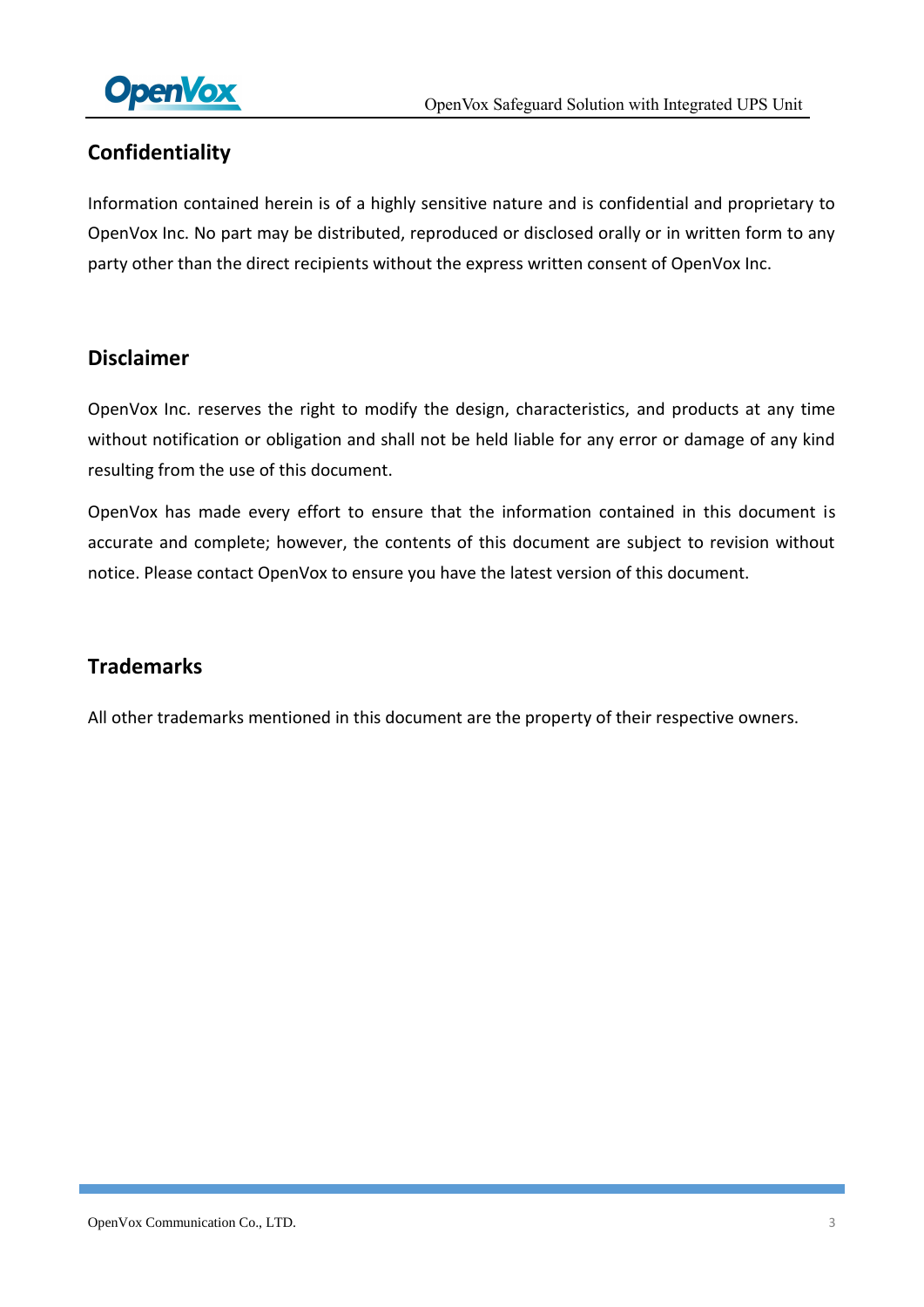

### **Revise History**

| Version | Release Date | Description          |
|---------|--------------|----------------------|
| 1.0     | 30/10/2020   | <b>First Version</b> |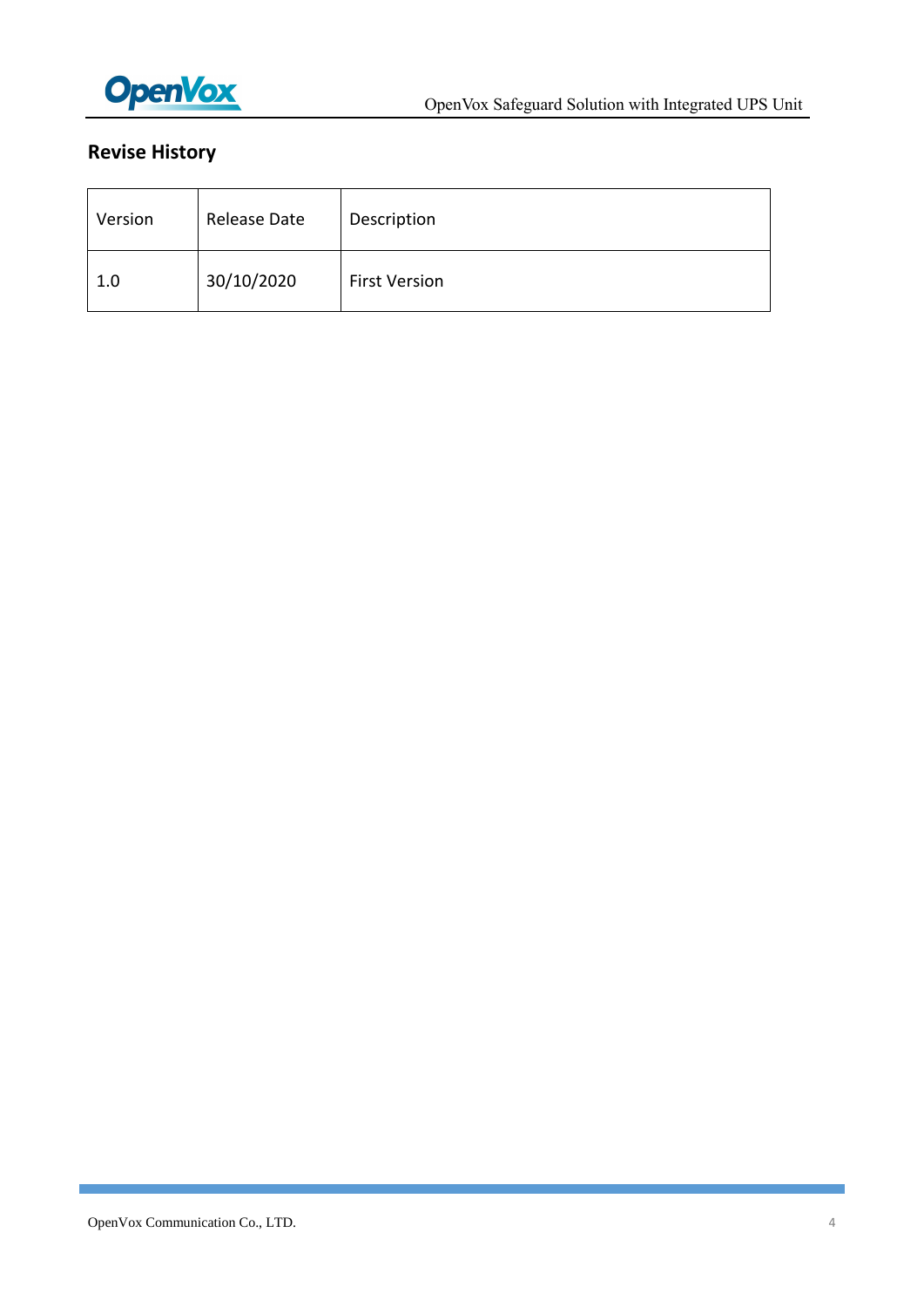

### Contents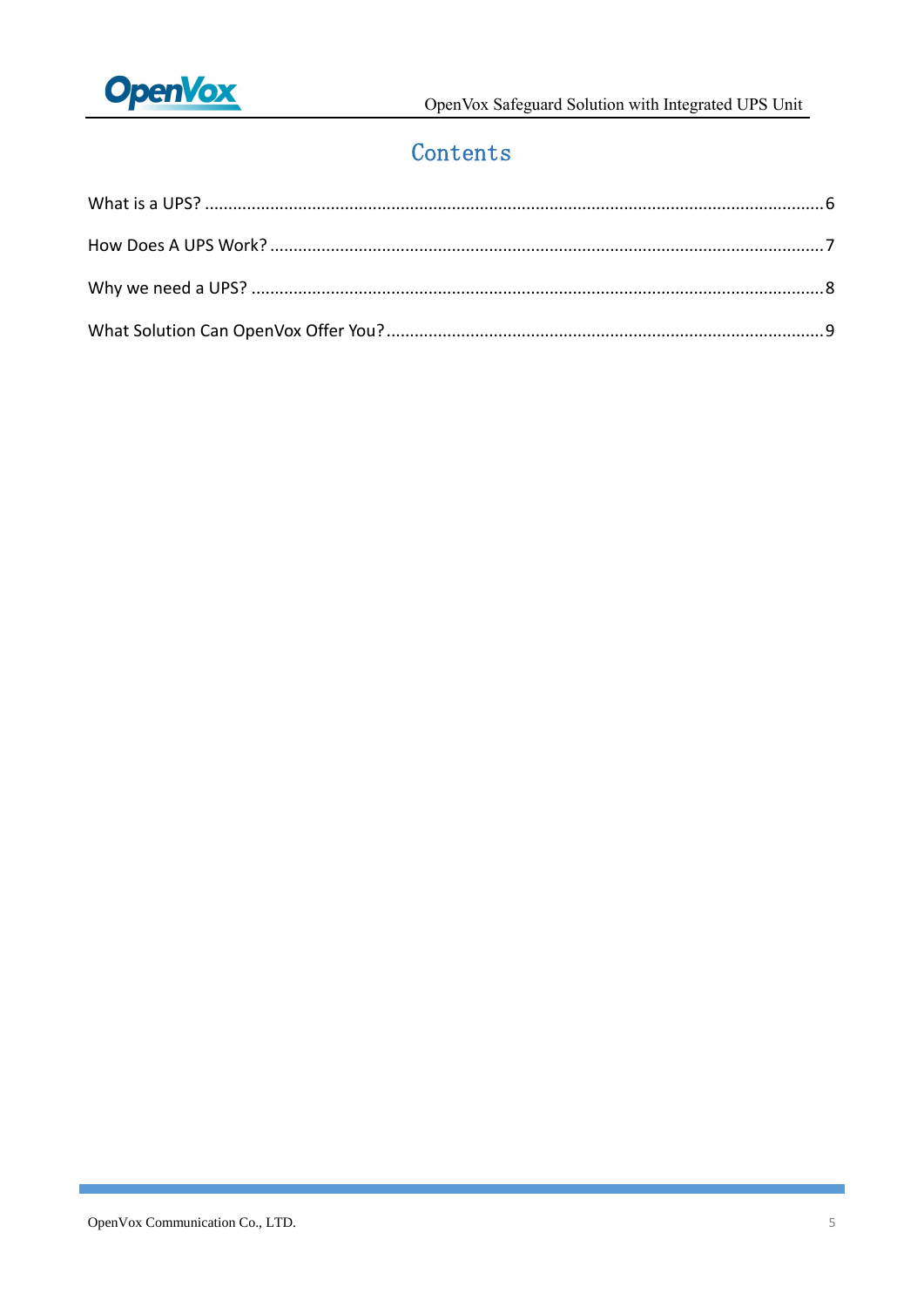

# <span id="page-5-0"></span>**What is a UPS?**

The simplest definition of a UPS (Uninterruptible Power Supply) is an essential piece of hardware that protects both your IT equipment and your data from power outages. It also gives you a backup power supply source in case of main power failures caused by a power failure.

A UPS is normally used for computers or other devices such as telephony servers and networking equipment. It will allow the user to save everything thus avoiding data loss, and then properly shut the computer down. Most people are familiar with the compact, black box often seen around PCs. But depending on your infrastructure and power needs, a UPS may stand as tall as a storage cabinet (and weigh a couple of tonnes to boot).



Smaller UPS units can protect individual computers while larger models can power multiple devices or an entire office. Small businesses can opt for individual UPS units, which should be enough to back up critical computers and other devices that are key to business continuity.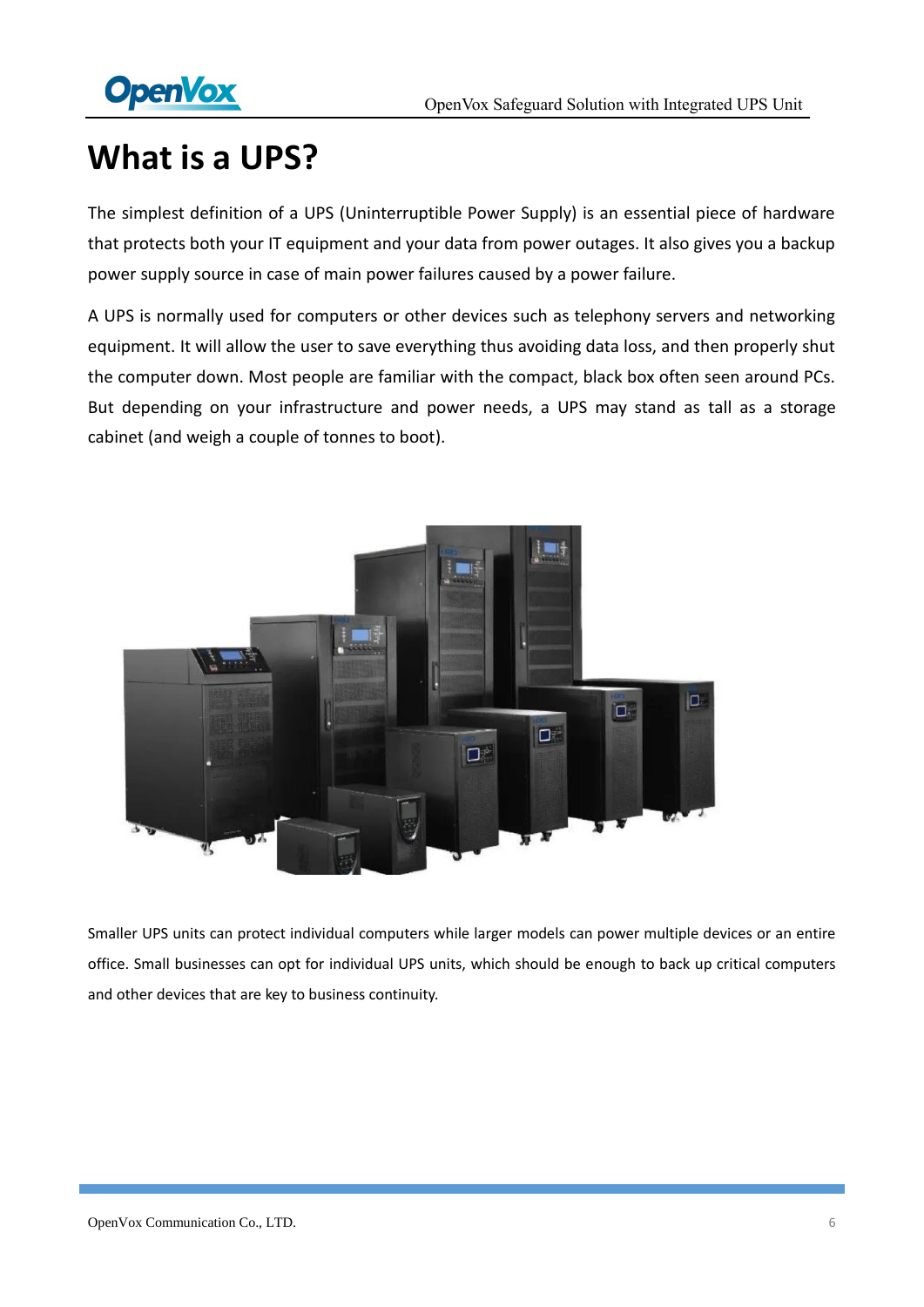

## <span id="page-6-0"></span>**How Does A UPS Work?**

There's no single answer for this, because there are many types of UPS technology provided by UPS company. In brief, the batteries inside UPS will be charged when the main power supply is effective and keep the capacity at a high level. Once the power outages occur, the UPS will take over the power supply seamlessly and keep the devices running without any interruptions.

In this case, the smaller UPS could give you 5-15 minutes to switch to a backup power source or proceed with a proper power-off, while a large UPS can keep the equipment running for a long time until the main power source recovered.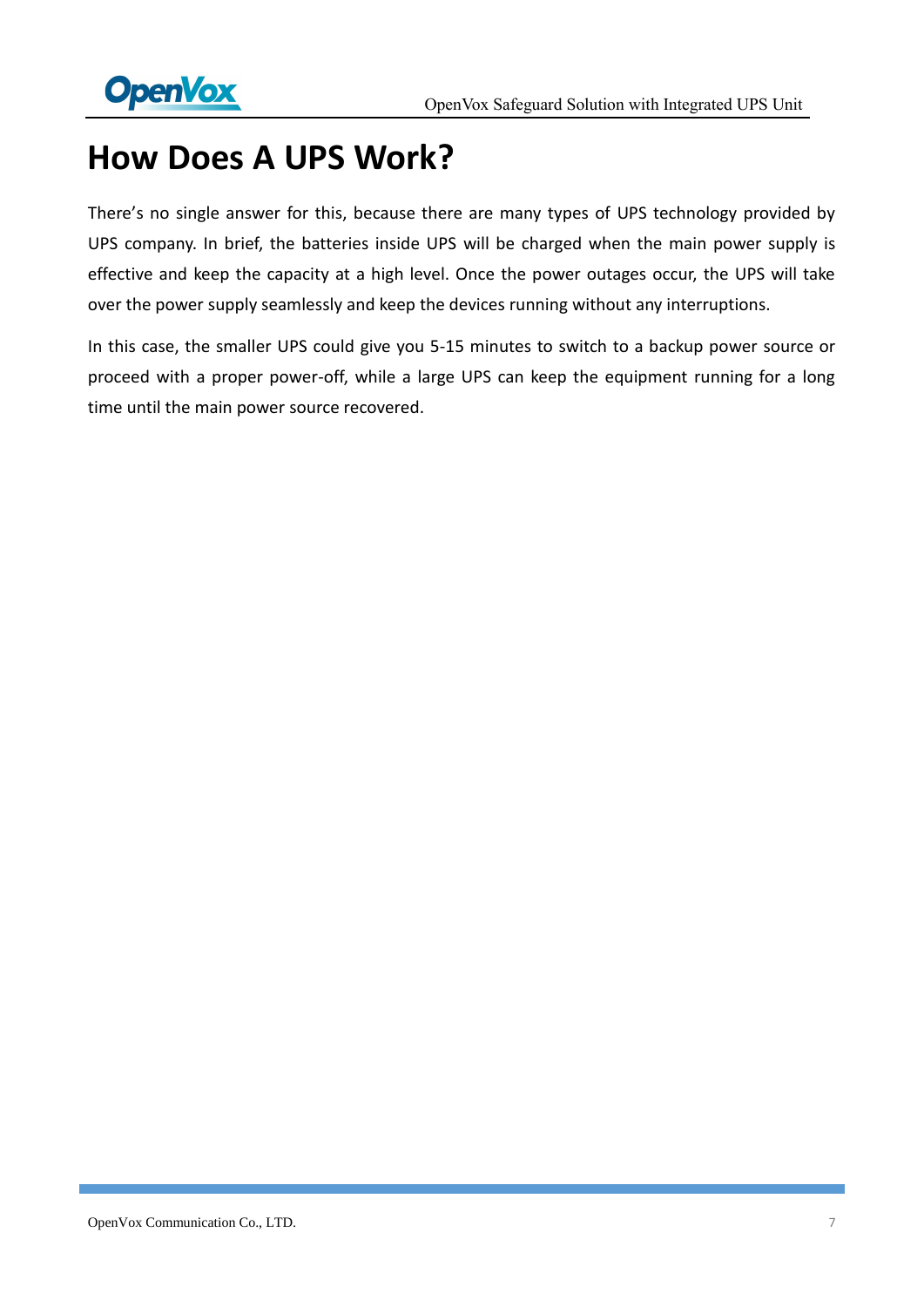

# <span id="page-7-0"></span>**Why we need a UPS?**

Equipping a UPS has become an indisputable commercial necessity. In other words, UPS has become an undoubted necessity in the company's business activities in the company. While only a fraction of businesses equipped with UPS, a UPS is a must when it comes to servers, switches, firewalls, and any mission-critical technology your business uses. While a UPS may be an expense, it is an imperative investment for most companies.

Unpredictable natural weather may cause your business to suffer several power outages, which will most likely affect your operations. A UPS ensures your computers and other devices never break down from power failure. More importantly, it ensures you never lose data from unexpected computer shutdowns. Whether you want to avoid the inconvenience of having your operations halted, or just want to shore up your systems' safety, using a UPS is the way to go.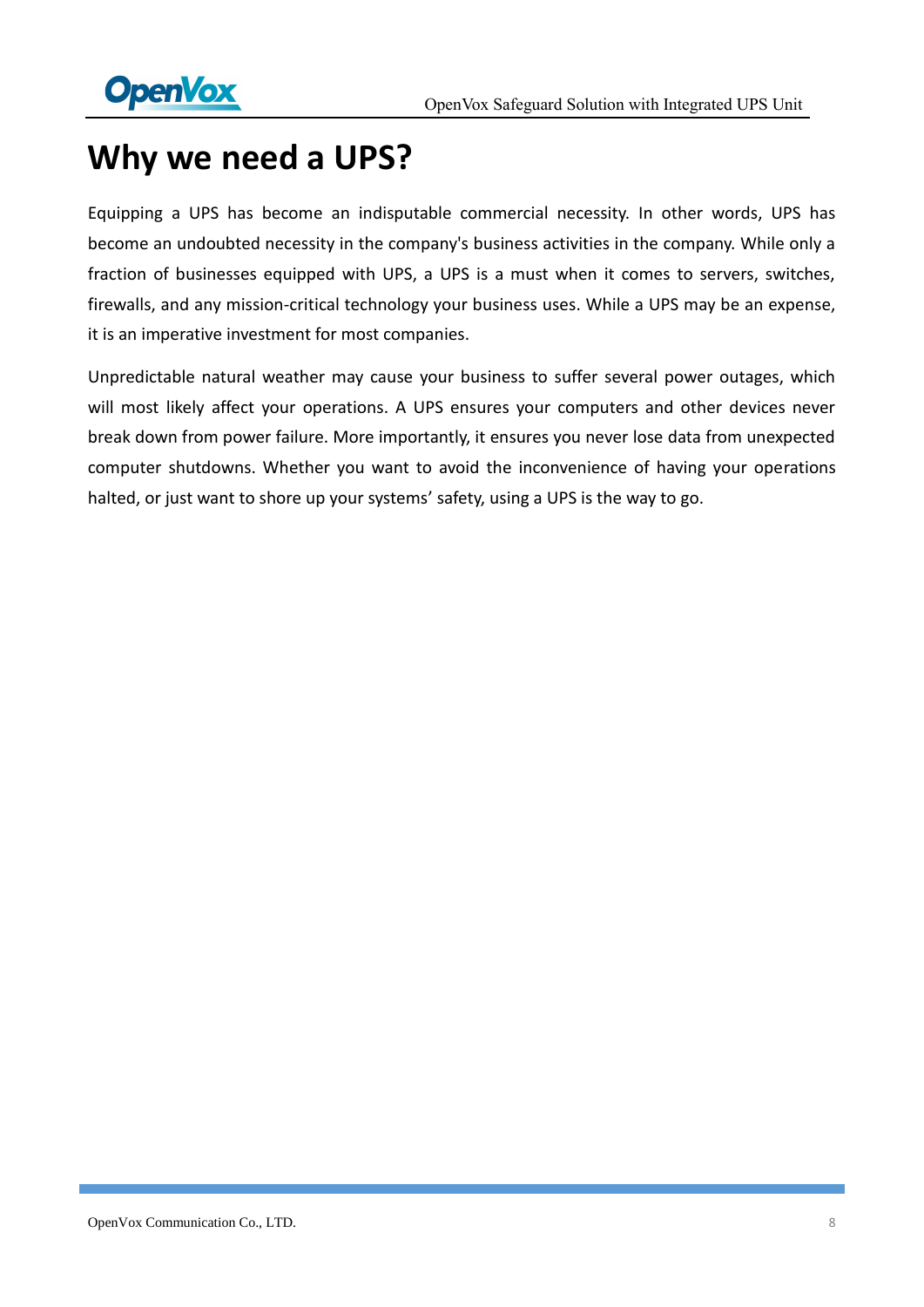

# <span id="page-8-0"></span>**What Solution Can OpenVox Offer You?**

As a global leading provider of the VoIP equipment manufacturer, OpenVox brings a Safeguard Solution to the VoIP market, which offers the customers unique VoIP devices with Integrated UPS Units inside. It is a mini UPS module that contains a Li-Ion battery pack and a specific interface with MCU controlled.



#### ■ How does it work?

OpenVox UPS module can be loaded with 3 packs of 18650 Li-Ion batteries and provides multiple circuit protection. The module is installed inside the chassis and connected to the Mainboard via a specific PCIe connector.

Once power outages occur, the UPS will send a "power off" signal to the mainboard, and then it will trigger a normal power off. The Li-lon batteries loaded in the OpenVox UPS module can maintain the shutdown process of the device for about 10-15 minutes (depending on the overall power consumption of the device), ensuring that data is saved and critical processes are completed before shutting down the systems.

The UPS module circuit has eight protection, stable release voltage, charging/discharging/standby,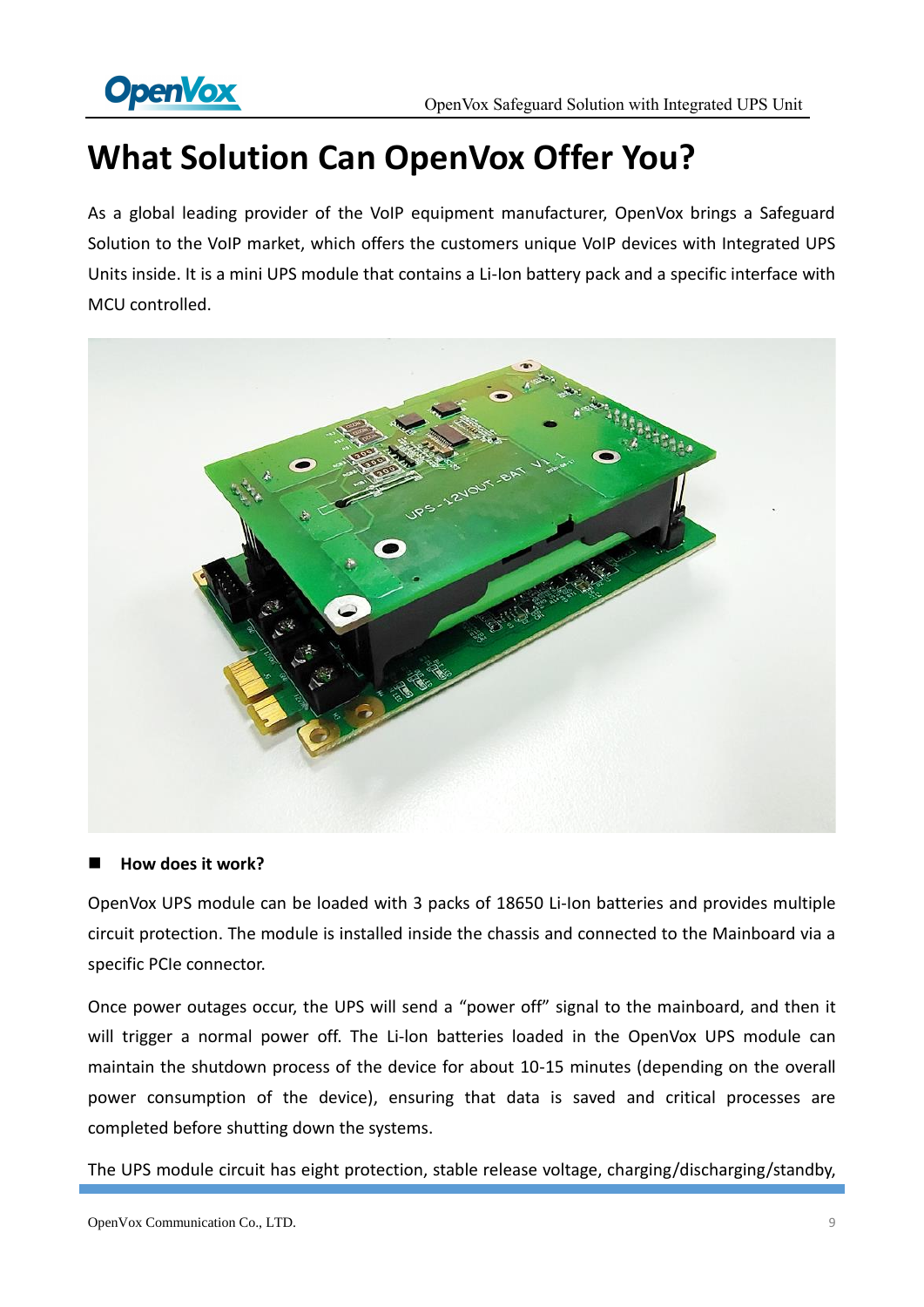

and it can cope with a variety of abnormal conditions.

- $\checkmark$  Overcharge protection
- $\checkmark$  Overcurrent protection
- $\checkmark$  Over discharge protection
- $\checkmark$  Overvoltage protection
- $\checkmark$  Temperature protection
- $\checkmark$  Over power protection
- $\checkmark$  Anti-reverse protection
- $\checkmark$  Short circuit protection

#### ■ Why is it special?

- 1. OpenVox UPS module uses 18650 Li-Ion battery packs inside and it is replaceable. Li-Ion battery is commonly used for portable electronics and consumer devices. The 18650 Li-Ion battery is a type of rechargeable battery that is widely used all over the world and the price is affordable for most people. It is considered a better alternative to lead-acid batteries due to its greater lifespan, thus resulting in fewer battery replacements and lower labor costs.
- 2. The UPS module can use universal ACPI to control the PowerKey event, so it is compatible with most Linux and Windows distributions, you can configure and control it by BIOS and system. That means no matter what system you use, it will be 100% compatible with the UPS module, it is very friendly for OEM/ODM service.

#### ■ Benefit from OpenVox Safeguard Solution

#### **1. Uncertain Data Loss and System Crash Can Be Prevented**

Most equipment is not featured with a battery like laptops. So when there is a power cut, you may lose the data on your system. What's more, if your system is not equipped with a read-only filesystem, then it might be crashed after an unexpected shutdown. As such, OpenVox UPS systems are invaluable for keeping IP phone systems running and you get ample time to save your data and safely shut down your system without the risk of data loss, you get more security which is priceless.

#### **2. Saving Money and Time**

What is the cost of losing productivity? What is the cost to recreate or recover lost data? How much time and cost will need to spend on remote technical maintenance? How long will it take you to mail the equipment back to the factory, restore the data, and wait for service to